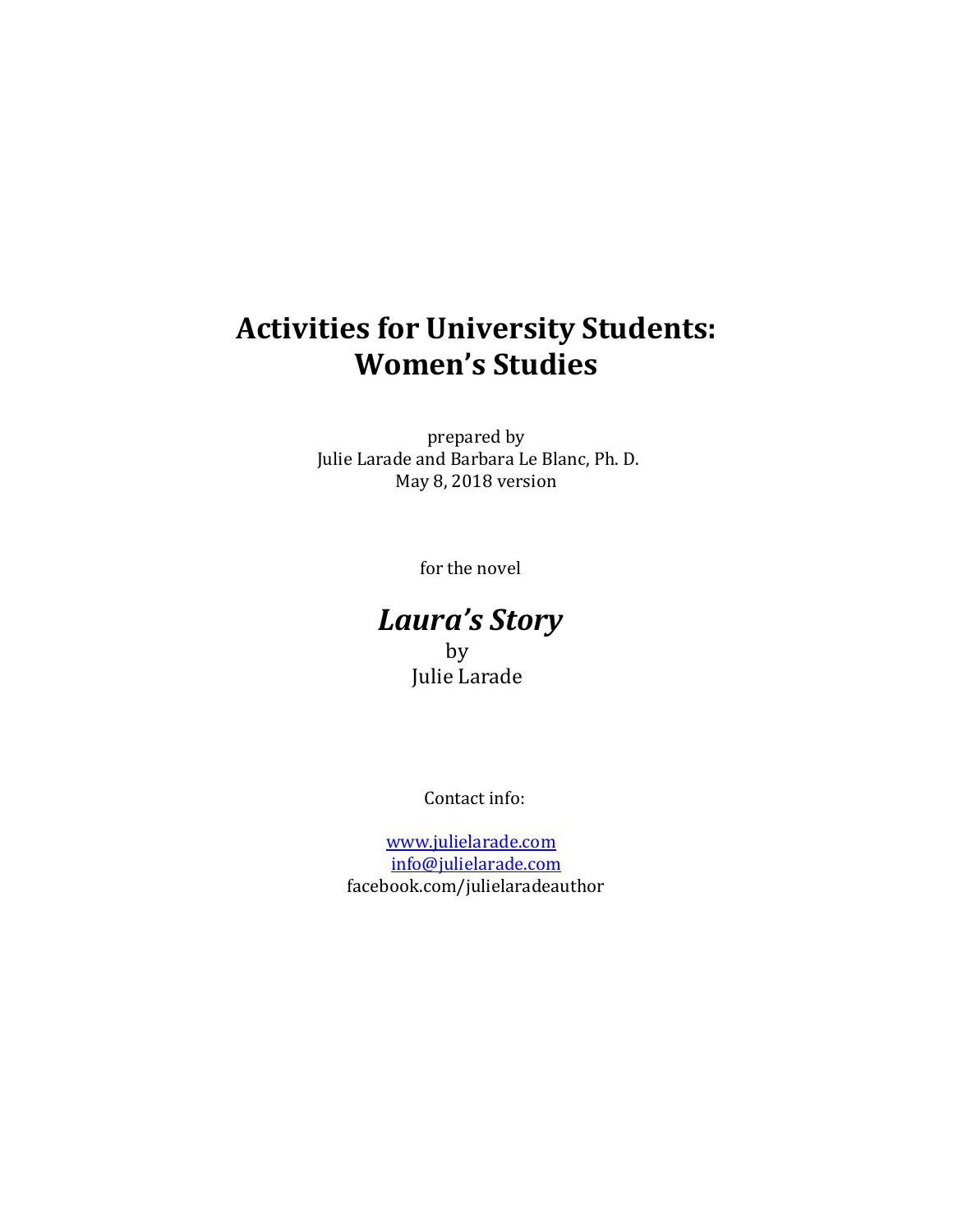# **Table of Contents**

| A. Introduction                        | 3  |
|----------------------------------------|----|
| <b>B. Learning Outcomes</b>            | 4  |
| <b>C. Shifting Cultural Attitudes</b>  | 5. |
| D. Change and Continuity: Then and Now | 6  |
| E. Roles of Women                      |    |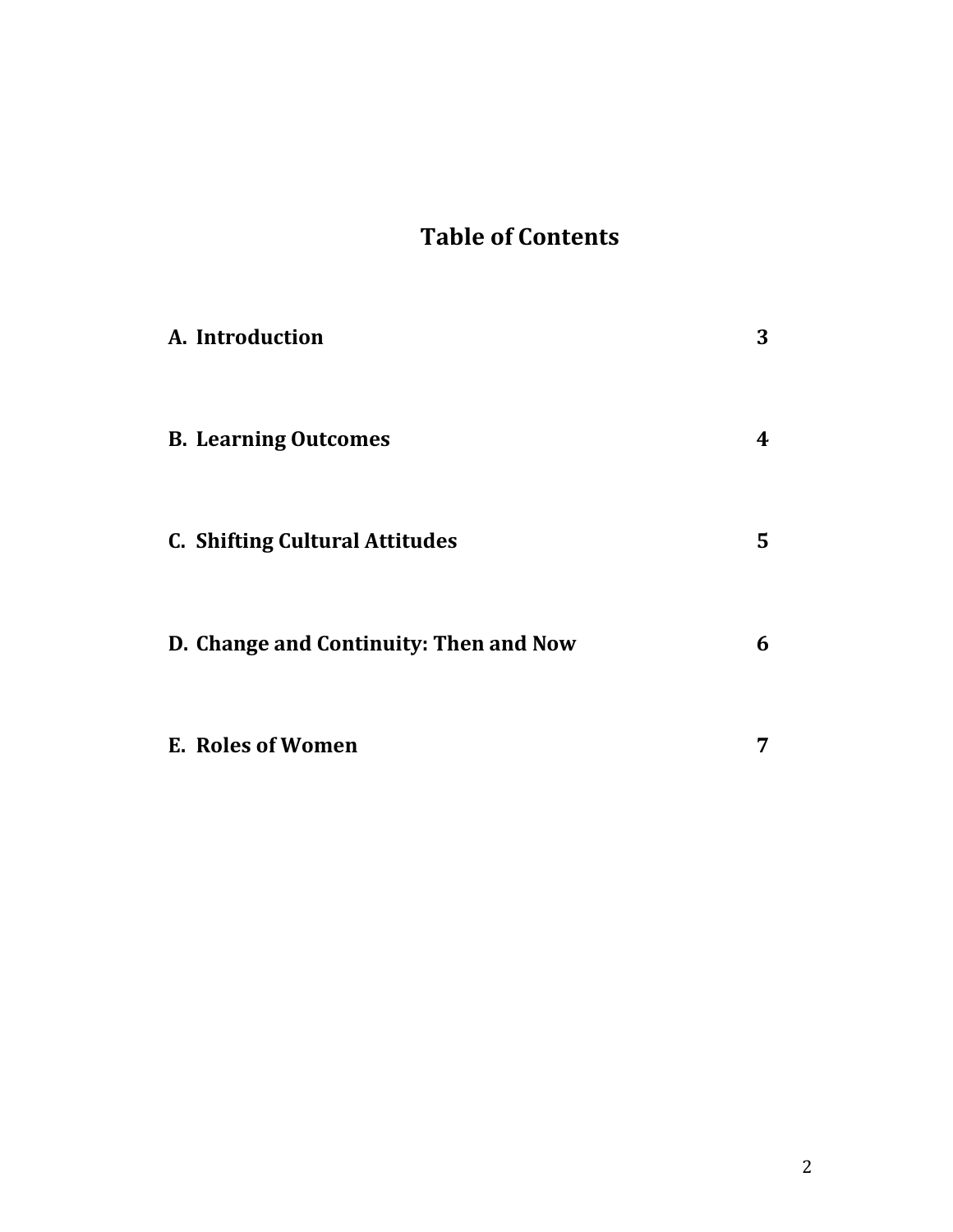### **A. Introduction**

*Laura's Story* weaves together the themes linked to finding meaning in one's life with the challenge of holding a family together, often under the most trying circumstances. As the characters age and their personalities evolve, many are tested through addiction, poverty, and the restraints of the period (1938 – 1987). If compared to our contemporary era, these challenges and their potential solutions, illustrate how far we have progressed, or perhaps, how much we have not advanced, as a people, a community, and a society.

The work is literary historical fiction with a clear, clean writing style. It has a strong female protagonist. Set in the Canadian Maritimes, it focuses on Acadian culture.

Because of its applicability to young people and its accessibility in theme, character, and tone, the novel is a valuable educational resource and would lend itself well to Women's Studies curricula.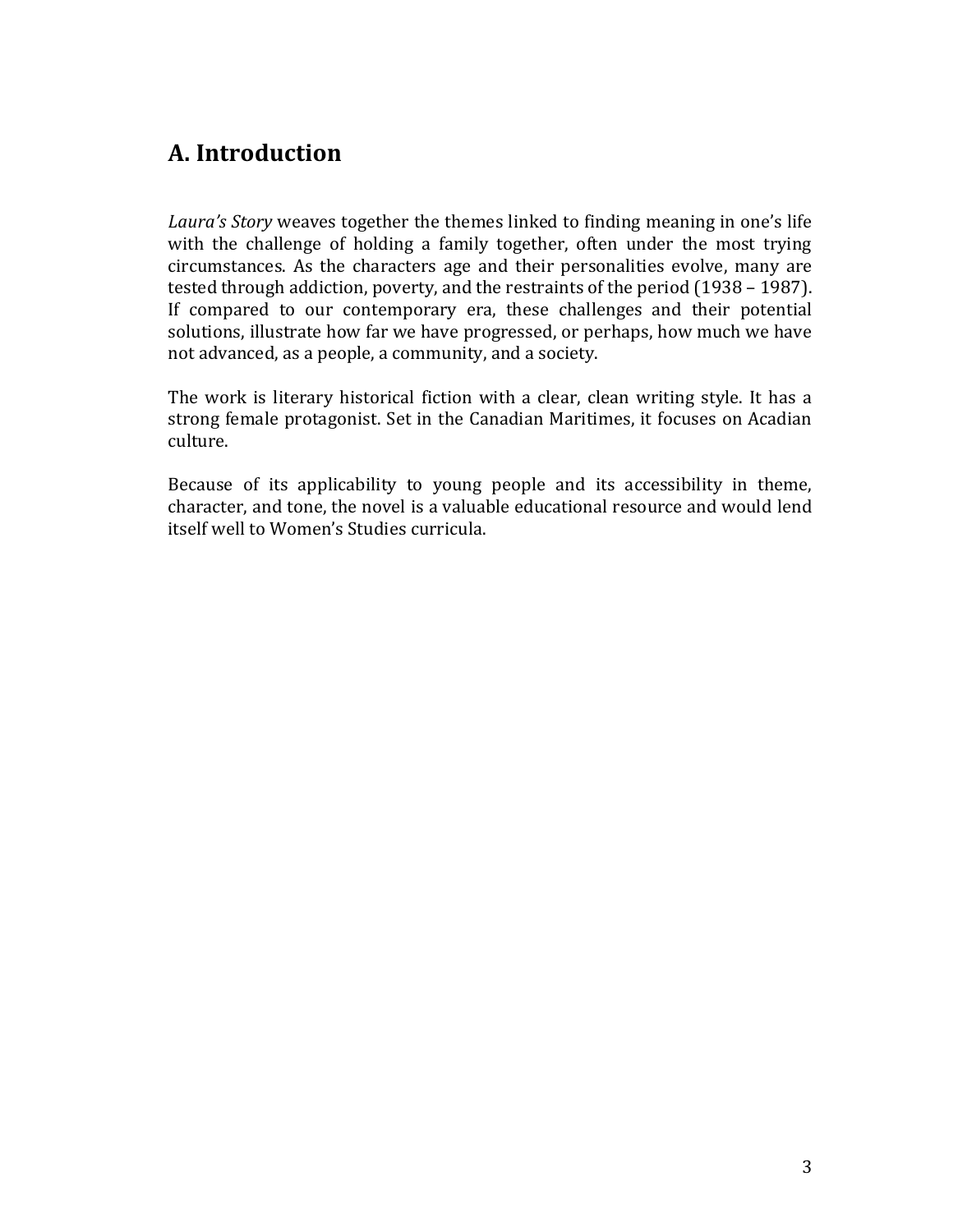## **B. Learning Outcomes**

- Students identify the cultural attitudes toward women during the various eras of the novel.
- Students compare attitudes toward women in the 1900s and present-day.
- Students consider how the various roles women hold affect how they think about themselves.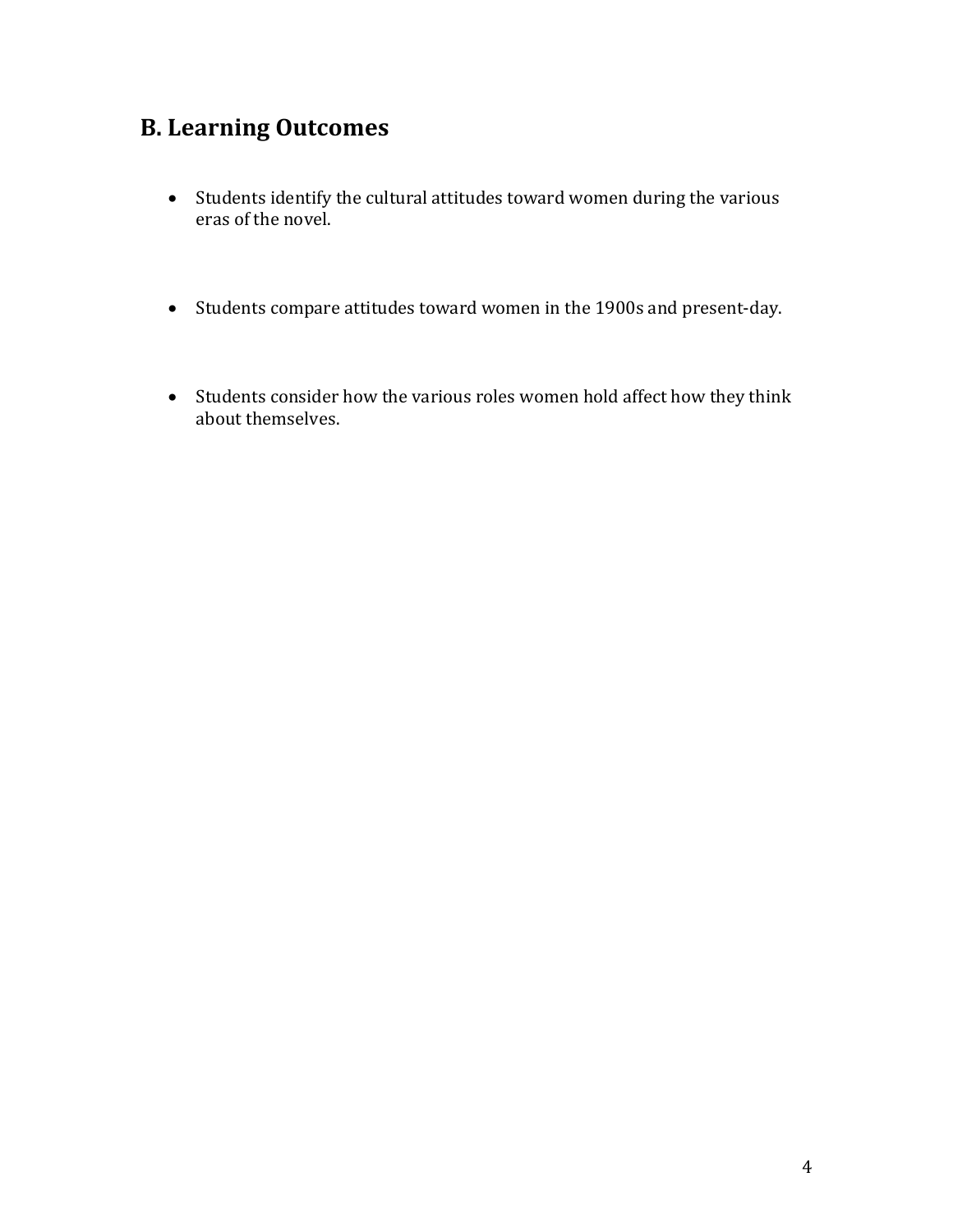## **C. Shifting Cultural Attitudes**

#### **Activities**

- 1) Discuss the following:
	- a) Nowadays in North America, marriage is culturally acknowledged to be a joining of two people who are in love. In the book, when Laura is first widowed in rural 1950s Nova Scotia, a neighbouring farmer comes to offer his hand in marriage. How does our modern view of marriage differ from how marriage was viewed in Nova Scotia in the 1950s?
	- b) If Laura had discovered she loved to write earlier in her life, would she have been able to or encouraged to pursue her love of writing? Why or why not?
	- c) Discuss a few of the ways in which some of the women in the book achieved equality in work, in social roles, and general life.
- 2) Make a list of attitudes, general perceptions, accepted behaviour and stereotypes that have shifted over the last fifty years regarding the treatment of women. What behaviour and thinking used to be acceptable? What is no longer acceptable?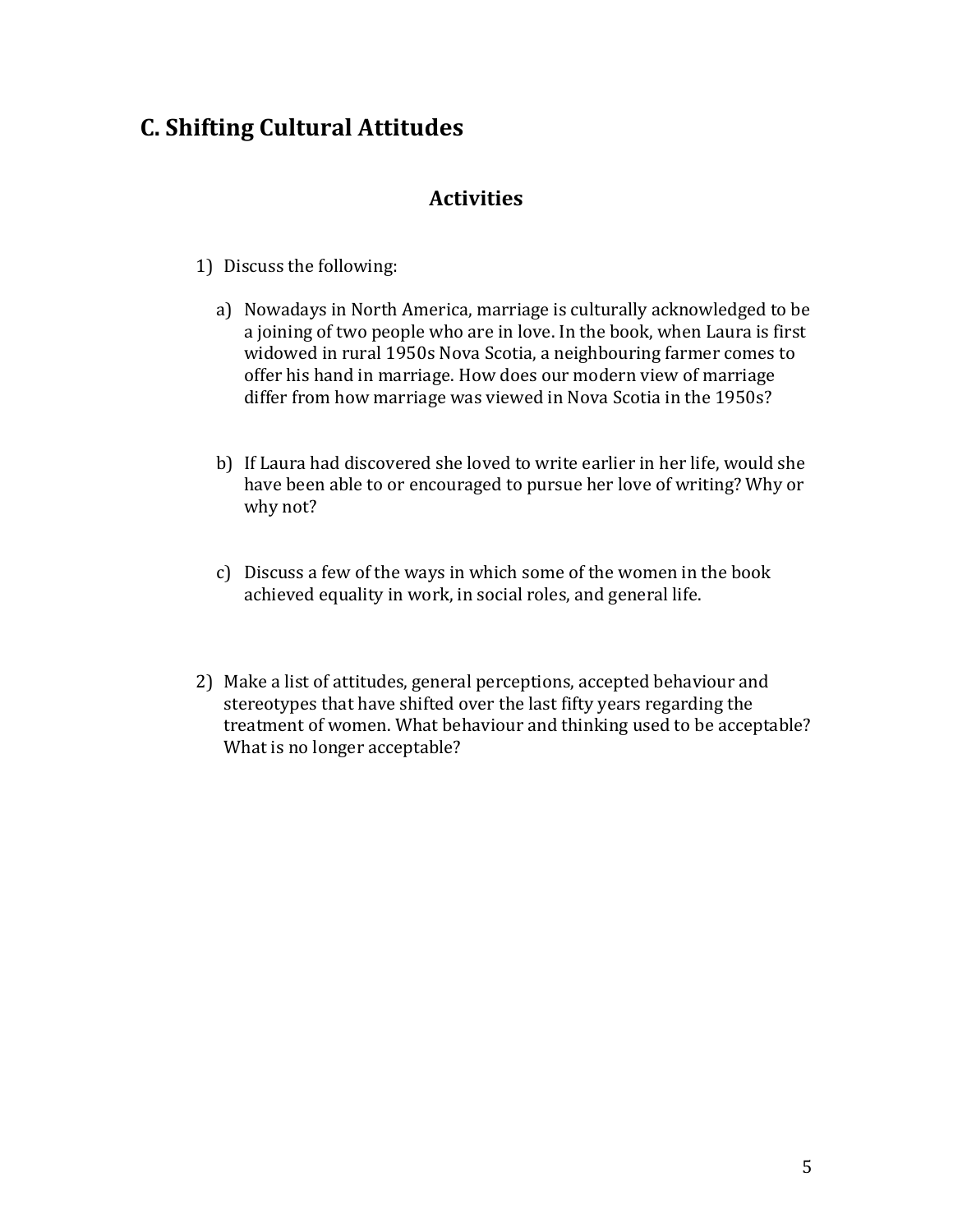### **D. Change and Continuity: Then and Now**

#### **Activities**

- 1) Laura goes to a convent in Montreal, Quebec, with her toddler so she can earn enough money to keep her home and family together. The nuns at the convent are educated and have power. Most of them treat Laura cruelly. Why do they do this? What would be Laura's options today?
- 2) In Laura's day, if someone, particularly a woman, did something atypical or out of what was considered the "norm" she was instantly not only gossiped about but could have even been ostracized from her community. How have things changed? If yes, elaborate.
- 3) Laura and members of her family faced assimilation during their lifetime. The minority French-speaking Acadians living in Nova Scotia were mostly surrounded by villages populated by English speakers. In addition, radio, TV and newspapers were generally only in English. As a result, Acadians often felt a pressure to speak in the language of the majority, often forgetting their mother tongue. What other communities face similar assimilation challenges?